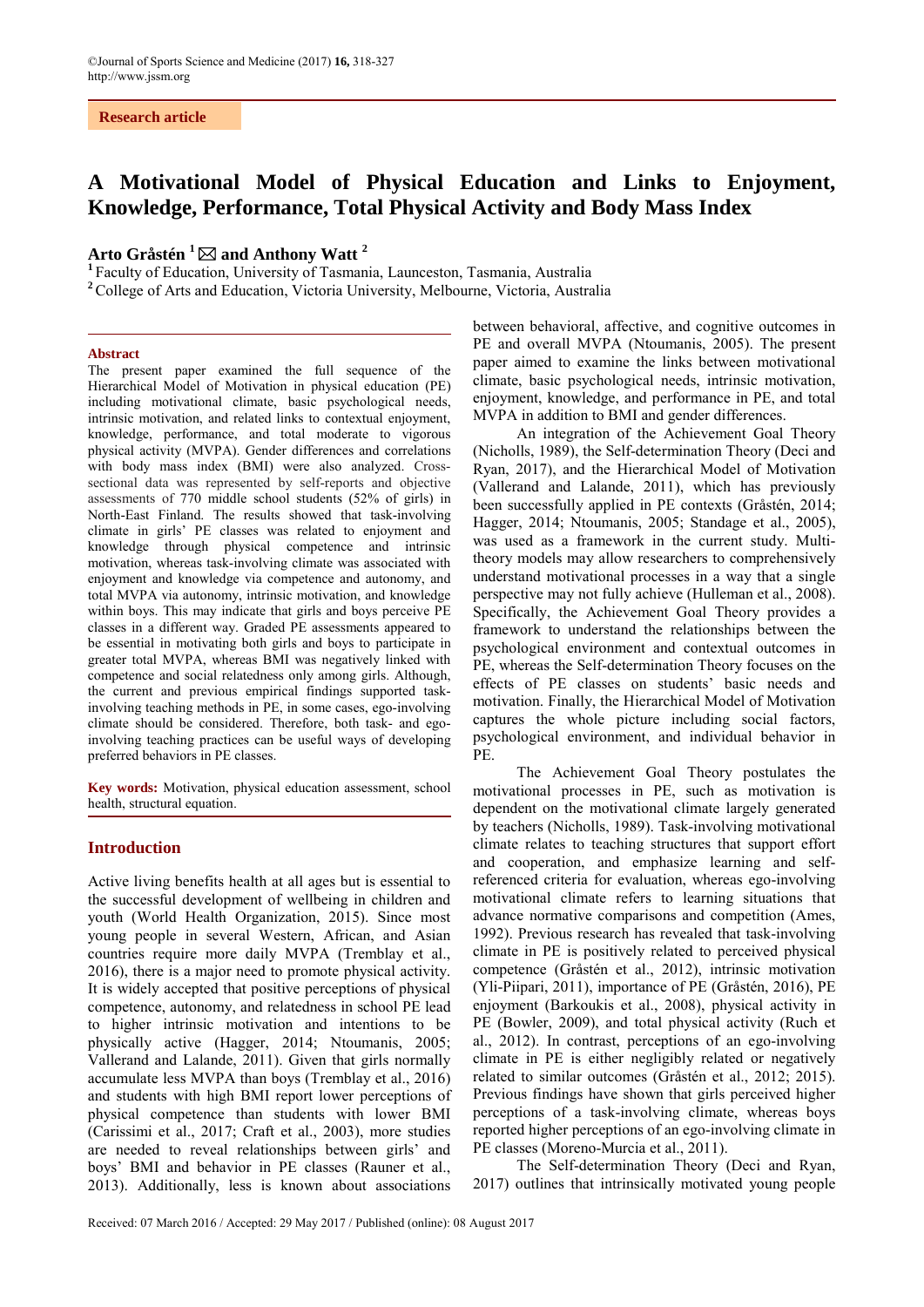are more likely to perceive their physical activity experiences as positive, and further, to be physically active. The development and functioning of intrinsic motivation are specified using the concept of basic psychological needs, namely competence, autonomy and social relatedness. Physical competence refers to one's beliefs about ability and the need to interact effectively with the environment to attain successfully valued outcomes (Deci and Ryan, 2017). In other words, if students are allowed to exercise at their own skill level in PE, they are more likely to feel competent (Alderman et al., 2006). According to previous studies, perceived physical competence has consistently been linked with intrinsic motivation (Deci and Ryan, 2017; Standage et al., 2005), enjoyment in PE (Fairclough, 2003; Gråstén et al., 2012), and self-reported physical activity (Cox et al., 2008; Yli-Piipari, 2011). Typically, boys score higher than girls in physical competence (Fairclough, 2003) and students with high BMI may have lower perceptions of physical competence (Craft et al., 2003).

Autonomy is the desire to influence one's own behavior and to achieve consistency between the particular activity and sense of self-determination (Deci and Ryan, 2017). In school PE, students who feel that they have more activities to choose from, are more likely to be physically active than if they are forced to participate in a single activity (Alderman et al., 2006). PE teachers should promote class structures that support autonomy, since this facilitates the development of selfdetermined motivation in PE classes (Standage et al., 2005) and physical activity (Standage et al., 2005). In a large Finnish study of Grade 9 students, boys scored higher than girls did on perceived autonomy in PE (Soini et al., 2007).

Relatedness represents the need to feel connected and to perceive acceptance from other people (Baumeister and Leary, 1995). Standage, Duda, and Ntoumanis (2005) concluded that although the peer group clearly has the potential to impact on students' motivation, the role of social relatedness in PE is widely unknown. Students may engage in physical activities, because they want to avoid being isolated from a group (Standage et al., 2005). PE classes which support students' perceived social relatedness, predict the likelihood of PE enjoyment (Cox et al., 2008) and physical activity engagement (Cox et al., 2008; Standage et al., 2005; Taylor et al., 2010). However, several studies have found competence to be the strongest predictor of intrinsic motivation compared with autonomy and relatedness in the domain of PE (Standage et al., 2005; Taylor et al., 2010).

Based on the Self-determination Theory, human behavior can be intrinsically motivated, extrinsically motivated, or amotivated. The regulation of motivation reflects a continuum, comprising different levels of selfdetermination, from intrinsic motivation to amotivation (Deci and Ryan, 2017). The types of motivation differ in their degree of relative autonomy (Deci and Ryan, 2017). The most essential element is intrinsic motivation, which refers to motivation that comes from inside an individual. For instance, an intrinsically motivated student participates in activity for interest and enjoyment without external obligations (Deci and Ryan, 2017). By contrast, extrinsic motivation refers to motivation that comes from outside. In the context of PE, this would be akin to performing better than other students perform. These rewards provide satisfaction and pleasure that the task itself may not provide (Deci and Ryan, 2017). Amotivation is defined as a state of lacking any motivation to engage in an activity or perform activities without purpose (Deci and Ryan, 2017). In a Finnish study of middle school students, boys scored higher on instrinsic motivation than girls in PE context (Yli-Piipari, 2011). The present study focused on intrinsic motivation, since it has been considered as the most essential dimension of exercise motivation (Deci and Ryan, 2017; Hagger, 2014; Yli-Piipari, 2011).

The central assumption of the Hierarchical Model of Motivation (Vallerand and Lalande, 2011) is that social factors (e.g. task-involving motivational climate) are positively associated with basic psychological needs (competence, autonomy, relatedness) and intrinsic motivation. Further, intrinsic motivation relates to contextual consequences that can be cognitive (e.g., knowledge), affective (e.g., enjoyment), and behavioral (e.g., performance in PE, MVPA) (Deci and Ryan, 2017; Vallerand and Lalande, 2011). Specifically, cognitive outcomes refer to the mental process of knowing, including aspects of awareness, reasoning, judgement (Deci and Ryan, 2017; Vallerand and Lalande, 2011) or giving a value (Eccles et al., 1984). Cognitions as contextual outcomes are largely unknown, since more studies with a larger number of contextual units are needed (Ntoumanis, 2005). Affective outcomes comprise, for instance, effort (Ntoumanis, 2005), enjoyment (Gråstén et al., 2012), and intention to be physically active in leisure time (Hagger, 2014; Standage et al., 2005). Behavioral outcomes such as physical activity participation have been widely studied with boys being more physically active than girls (e.g. Lonsdale et al., 2009; Yli-Piipari, 2011). However, the full sequence of a Hierarchical Model of Motivation including all types of contextual outcomes in PE classes has not been empirically tested.

To date, previous research has consistently showed decreasing levels of MVPA, especially in early adolescence (Tremblay et al., 2016) and the positive role of social factors mediated by basic needs satisfaction and intrinsic motivation in relation to positive consequences in school PE (Hagger, 2014; Ntoumanis, 2005; Vallerand and Lalande, 2011). Less is known, how motivation is linked with PE enjoyment, knowledge, performance, and total MVPA engagement. In addition, a limited set of studies considering the interrelationships of PE motivation and BMI have been reported (Rauner et al., 2013). Therefore, more corroborating evidence is needed to provide support for the role that motivation in PE has on behavior (Hagger, 2014; Ntoumanis, 2005; Vallerand and Lalande, 2011) and to reveal relationships between overweight and behavior in PE classes (Rauner et al., 2013). The present study elucidates the previous findings by adopting the full sequence of a Hierarchical Model of Motivation that considers BMI and gender differences.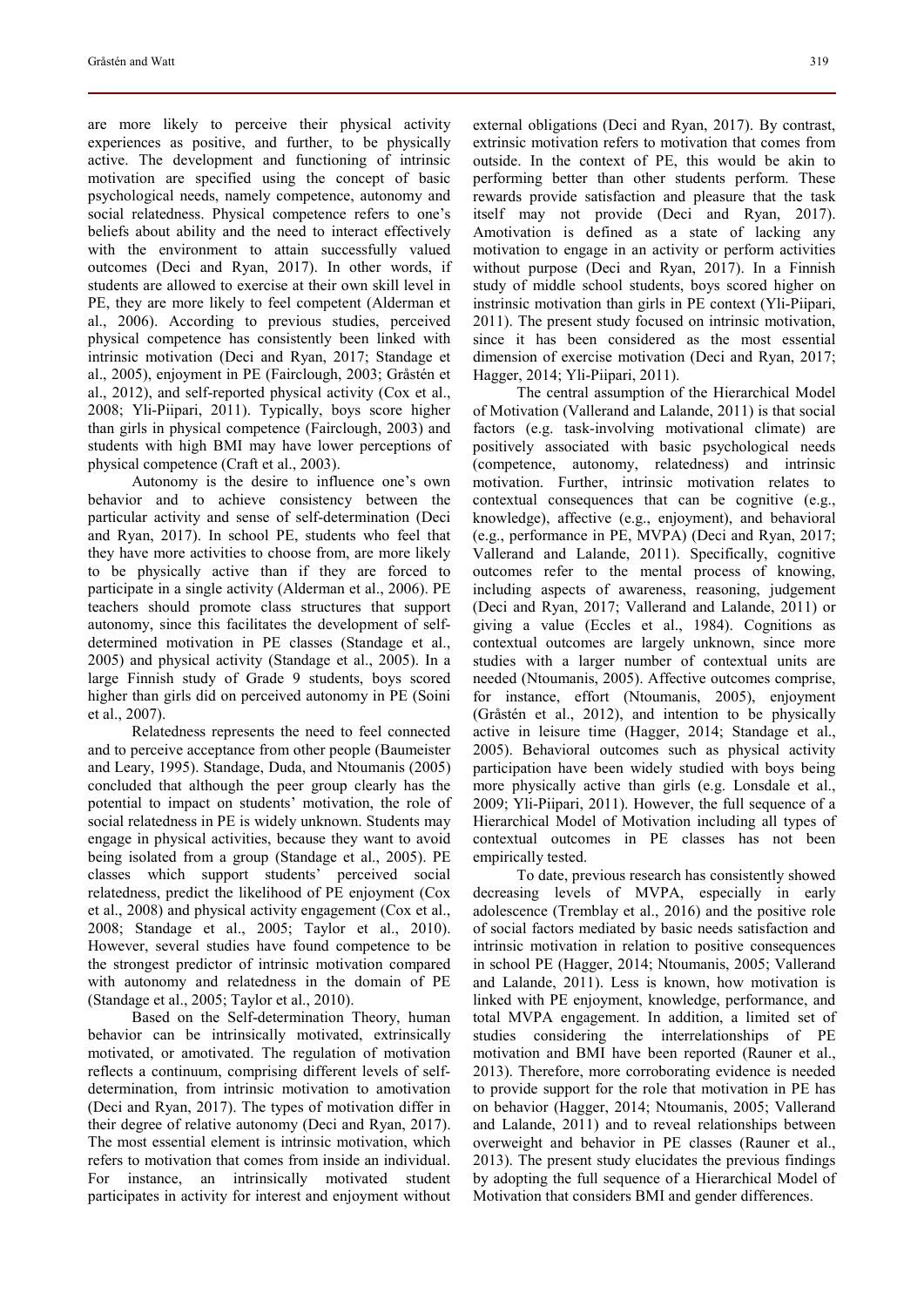320 A motivational model of physical education

The aims of the present study were to examine 1) direct relationships, 2) indirect relationships, and 3) correlations with BMI through the model with task- and ego-involving climate, competence, autonomy, relatedness, intrinsic motivation, enjoyment, knowledge, performance, and total MVPA and in girls and boys (Figure 1). Based on the previously established associations, task-involving climate was expected to be positively linked with competence, autonomy, relatedness, intrinsic motivation, enjoyment, knowledge, performance, and MVPA. In turn, ego-involving climate was assumed to be unrelated or negatively related to enjoyment, knowledge, performance, and total MVPA through the sequence. Boys were expected to be more physically active than girls and students with higher BMI less active than students were with lower BMI.

#### **Methods**

#### **Participants**

Participants were 770 (397 girls, 373 boys) middle school students aged between 13- to 16-years ( $M = 13.99 \pm .81$ ) years) recruited from four public schools in three small towns located in North-East Finland. Study approval was obtained from the ethics committee of the local university. Permission to conduct the study was also obtained from all children and their parents. All students who returned signed forms were permitted to participate in the study. Forty percent of middle school students in the region participated in the study. Participants were ineligible if they had a medical condition or physical injuries as informed by parents and participants before the start of study. Participation was voluntary and no extra credit was awarded for participation.

#### **Measures**

*Background Variables:* Students provided details of their gender and grade in a structured response format. Height and weight were measured using digital equipment by the school nurses as a component of the annual health inspection provided to all students within the Finnish education system. A BMI score was calculated using a weight and height formula  $\frac{\text{kg}}{m^2}$ ).

*Motivational Climate in PE:* Perceptions of taskand ego-involving motivational climate in PE were measured using the Motivation Climate in PE Scale (MCPES; Soini et al., 2007). The individual item stem was "*In my PE class*…" The task-involving climate dimension consisted of five items (e.g. *It is important for students to try their best in PE classes*), and the egoinvolving climate dimension included four items (e.g. *It is important for students to succeed better than others in PE classes*). Responses were indicated on a five-point Likertscale ranging from *strongly disagree (1)* to *strongly agree (5)*. Recently, the confirmatory factor analysis (*TLI* = 0.96, *CFI* = 0.98, *RMSEA* = 0.059) and composite reliability (0.86) supported the construct validity of the scale for Finnish secondary school students (Gråstén, 2014).

*Basic Psychological Needs Satisfaction:* The Basic Needs Satisfaction Scale (BNSC; Deci et al., 2001) was

administered to assess the satisfaction of competence, autonomy, and social relatedness in PE. The scale constitutes a 21-item questionnaire that includes the three subscales: competence (e.g. *I have been able to learn interesting new skills in PE*), relatedness (e.g. *I really like the students I exercise with in PE*), and autonomy (e.g. *I feel like I can make many inputs to deciding what to do in PE*). The original scale of Deci et al. (2001) measured needs satisfaction at work but Ntoumanis (2005) modified the scale to assess needs satisfaction in the PE context. All subscales were measured on five-point scales, *(1) totally disagree* to *(5) totally agree*. Ntoumanis (2005) reported that the modified model had a satisfactory model fit in British school students (*SRMR* = .06, *CFI* = .93,  $RMSEA = 0.06$ .

*Motivational Regulation in PE:* Contextual intrinsic motivation was measured using the Sport Motivation Scale (SMS; Pelletier et al., 1995) which was modified for the PE context. The measure consists of three subscales, comprising intrinsic motivation, extrinsic motivation, and amotivation. For the purpose of the current study, only the intrinsic motivation subscale (e.g. *For the pleasure I feel while improving some of my weak points*) was included. The scale consists of twelve items and has the item stem "*I'm currently participating in PE, because*?" Each item was rated on a five-point Likertscale ranging from *strongly disagree (1)* to *strongly agree (5)*. Previously, the confirmatory factor analysis results  $(TLI = 0.89, CFI = 0.90, RMSEA = 0.058)$  and composite reliability (.90) provided by Gråstén (2014) supported the acceptable construct validity of the scale in a sample of Finnish secondary school students.

*Affect (Enjoyment):* Enjoyment in PE classes was assessed using the PE Enjoyment Scale (Soini et al., 2007). The item stem was "*In my PE class*..." The subscale consists of four items (e.g., *I enjoy PE classes*) and the responses were indicated on a five-point Likertscale ranging from *strongly disagree (1)* to *strongly agree (5)*. Recently, the construct validity  $(TLI = 1.00, CFI =$ 1.00, *RMSEA* =  $0.031$ ) and composite reliability (0.93) of the scale were supported by results achieved using a sample of Finnish secondary school students (Gråstén, 2014).

*Behavior (Performance):* Performance in PE was measured using PE assessments. School administrators were consulted in order to gather students' PE assessments using the scale, failed (*4*) to excellent (*10*), approved by the Finnish National Board of Education (2004). Graded assessments represented students' overall performance in PE classes including cognitive (e.g. knowledge about the connections between exercise and health), social (e.g. compliance with the rules and fair play), and behavioral (e.g. effort in PE classes) aspects evaluated objectively by the PE teachers.

*Cognition (Knowledge):* Knowledge about the importance of PE for wellbeing and health was determined using the Self- and Task-Perception Questionnaire (STPQ), originally developed by Eccles et al. (1984). The scale was modified following procedures outlined by Xiang et al. (2003) to adapt the domainspecific questions for Finnish PE classes. The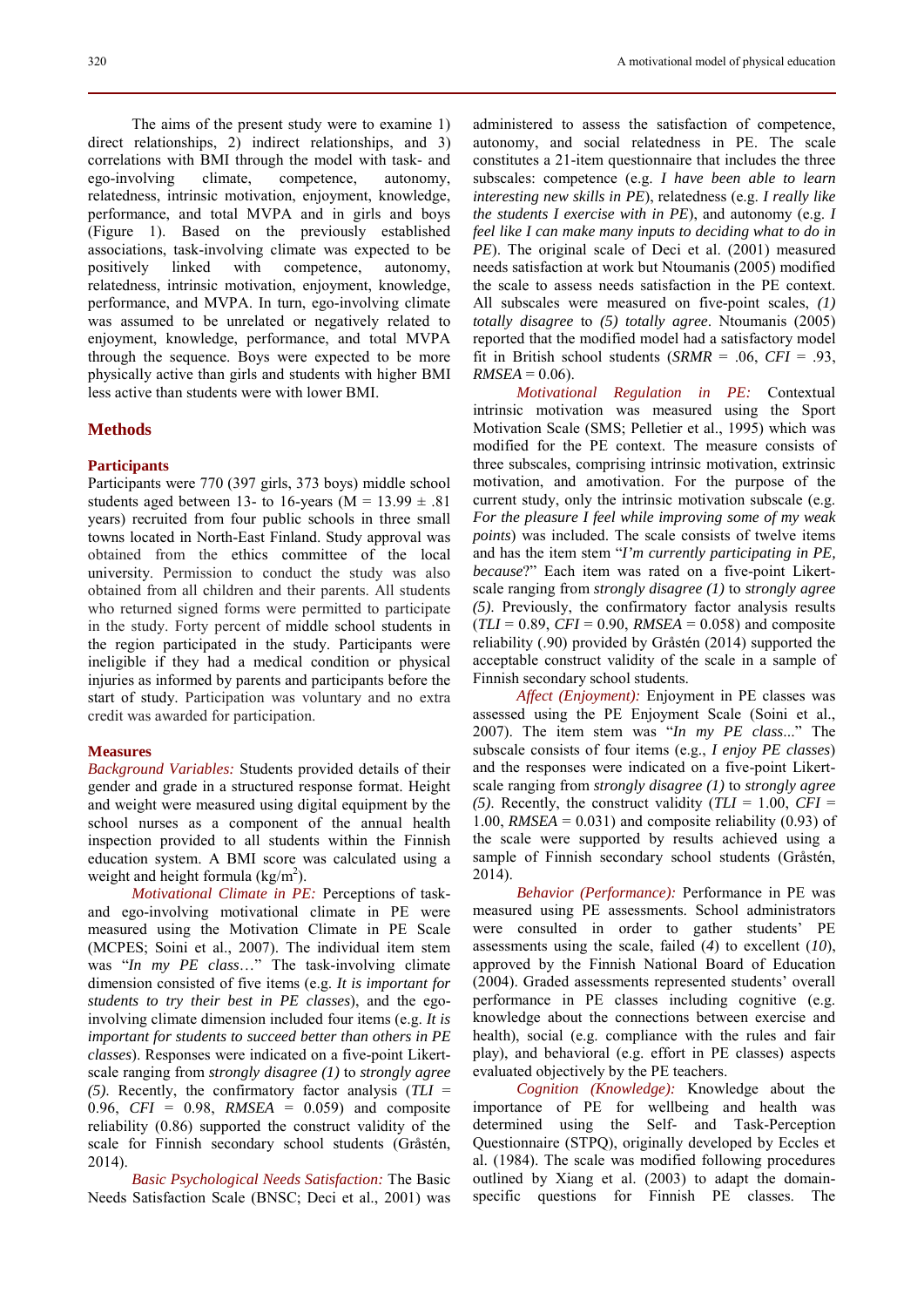introduction preceding the items was "*When you think about your school PE classes*." Sum scores of two items (e.g. *How important is what you learn in PE classes?*) were used as values of knowledge. Responses were given on five-point Likert-scales anchored by *totally disagree (1)* and *totally agree (5)*. Gråstén (2014) demonstrated satisfactory model fit for the scale  $(TLI = 0.96, CFI =$ 0.97, *RMSEA* = 0.072) and excellent composite reliability for importance of PE (0.97) using a sample of Finnish secondary school students.

*Self-reported MVPA:* Self-reported MVPA was examined using the Health Behavior in School-aged Children Research Protocol (Currie et al., 2002). The introduction preceding the items is: "*In the next two questions physical activity means all activities which raises your heart rates or momentarily get you out of breath for example in doing exercise*, *playing with your friends*, *going to school*, *or in school PE. Sport also includes for example jogging*, *intensive walking*, *roller skating*, *cycling*, *dancing*, *skating*, *skiing*, *soccer*, *basketball and baseball*." The items require students to summarize their time spent in MVPA each day in the following way: 1) "*When you think about your typical week*, *on how many days are you physically active for a total of at least* 60 *minutes per day*?" and 2) "*Over the past* 7 *days*, *on how many days were you physically active for a total of at least* 60 *minutes per day*?" Both items rated on an eight-point response scale (0 to 7 days). The mean score of the two items was used as students' MVPA score. Gråstén (2014) reported the MVPA items were reliable  $(a = 0.91)$  and had moderate correlation  $(.46)$ with the accelerometer data collected over a seven-day period for a sample of 96 Finnish Grade 7 to 9 students with a mean age of 15.3 years,.

#### **Procedure**

The present cross-sectional student data was collected using online questionnaires completed under the supervision of the class teachers during 45-minute classes in the computer labs. Health education lesson time was used for questionnaires, PE was provided as usual. The

participants were advised to ask for help if unsure of either the instructions or the clarity of a particular item. To minimize the tendency to give socially desirable responses, children were encouraged to answer honestly and were assured that their responses were confidential. Participants were told that their involvement was voluntary and they were allowed to cease their participation at any time. The data was saved automatically into the database for later analysis by the researchers.

#### **Statistical analyses**

Normal distribution, outliers, and missing values were initially examined. Modifications due to non-normality or outliers were not required and a total 3.3% of missing values were identified. Specifically, missing values were detected in BMI, because 72 students did not provide this information. Little's MCAR -test  $(\chi^2 = 1113.20, df = 850,$ p < 0.001) and frequencies indicated that the missing values were not systematic or representative of any particular study group or school. The missing values were assumed to be missing at random (MAR) (Little and Rubin, 2002).

Correlation coefficients, Cronbach alphas, means, and standard deviations were determined for each variable. In order to test the associations between motivational climate (task- and ego-involving climate), psychological needs (competence, autonomy, relatedness), intrinsic motivation, cognition (knowledge), behavior (performance), affect (enjoyment), and total MVPA, a path model was implemented. Indirect effects between motivational climate and contextual outcomes and MVPA were tested by setting basic needs and intrinsic motivation as mediators into the model. Gender differences were examined using two-group protocol by Muthén and Asparouhov (2002), in which two nested models can be tested by constraining subsequent parameters to be equal. Figure 1 presents the theorized Hierarchical Model of Motivation in PE. Correlations with overweight were tested by adding BMI into the model as a covariate.



**Figure 1. The theorized motivational model of physical education including BMI correlations and gender differences.**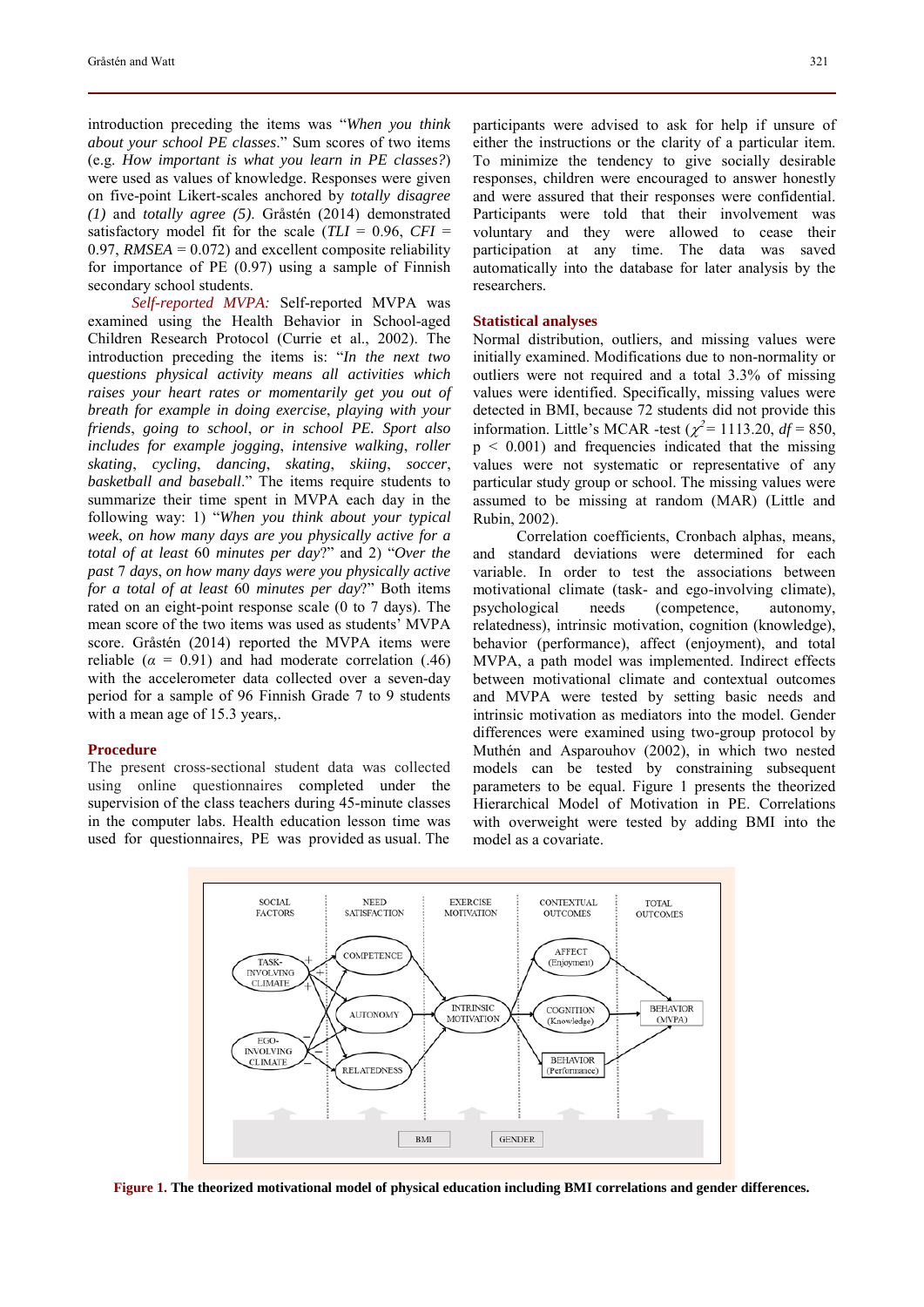| Table 1. Correlations, means, standard deviations, and Cronbach alphas of the study variables. |  |  |  |  |  |
|------------------------------------------------------------------------------------------------|--|--|--|--|--|
|------------------------------------------------------------------------------------------------|--|--|--|--|--|

|                               |                          | $\overline{2}$           | 3          | 4        | 5                      | 6        | 7                       | 8                       | 9                        | 10                       | 11                       | М    | <b>SD</b> | $\alpha$ |
|-------------------------------|--------------------------|--------------------------|------------|----------|------------------------|----------|-------------------------|-------------------------|--------------------------|--------------------------|--------------------------|------|-----------|----------|
| 1 Task-involving climate      | $\overline{\phantom{a}}$ | .01                      | ***<br>.45 | $.58***$ | $.47***$               | $.62***$ | $.67***$                | .46                     | ***<br>.41               | $.22***$                 | $-.04$                   | 3.99 | .69       | .79      |
| 2 Ego-involving climate       | .13 <sup>′</sup>         | $\overline{\phantom{a}}$ | $-.08$     | $-.04$   | $-.08$                 | $.14***$ | $-.01$                  | $.16***$                | .06                      | $-.01$                   | $-.00$                   | 2.73 | .95       | .85      |
| 3 Competence                  | $.34***$                 | $-.08$                   | -          | .51      | ***<br>$.53^{\degree}$ | $.46***$ | $.54$ <sup>*</sup>      | ***<br>.51              | ***<br>$.57^{\degree}$   | ***<br>$.28^\circ$       | $-.15$ <sup>*</sup>      | 3.54 | .79       | .74      |
| <b>4 Autonomy</b>             | $.59***$                 | .08                      | $.48***$   |          | $.72***$               | $.45***$ | $.60***$                | $.37***$                | $.43***$                 | $.22***$                 | $-.06$                   | 3.80 | .68       | .70      |
| <b>5 Relatedness</b>          | $.49***$                 | $-.05$                   | $.62***$   | $.67***$ |                        | $.36***$ | $.52***$                | ***<br>.30 <sup>°</sup> | $.40***$                 | $.12*$                   | $-.18$                   | 4.17 | .71       | .84      |
| <b>6 Intrinsic motivation</b> | $.54***$                 | .06                      | $.46***$   | $.61***$ | $.49***$               |          | $.59***$                | $.56***$                | $.44***$                 | $.22***$                 | $-.05$                   | 3.54 | .81       | .95      |
| 7 Enjoyment                   | $.73***$                 | $.15***$                 | $.50***$   | $.65***$ | $.59***$               | $.63***$ |                         | $.57***$                | .54                      | $.22***$                 | $-.02$                   | 3.66 | 1.02      | .94      |
| <b>8 Knowledge</b>            | $.44***$                 | .10 <sup>°</sup>         | $.55***$   | $.56***$ | $.47***$               | $.72***$ | $.63***$                |                         | .51                      | $.19***$                 | $-.10^{\degree}$         | 3.42 | 1.01      | .74      |
| <b>9 Performance</b>          | $.45***$                 | $.13*$                   | $.42***$   | $.32***$ | $.30***$               | $.33***$ | $.48***$                | $.42***$                | $\overline{\phantom{0}}$ | $.28***$                 | $-.16$ <sup>*</sup>      | 8.20 | .90       |          |
| 10 MVPA                       | $.34***$                 | .04                      | $.32***$   | $.29***$ | ***<br>.21             | $.38***$ | ***<br>.31 <sup>2</sup> | $.41***$                | $.43***$                 | $\overline{\phantom{a}}$ | .01                      | 4.16 | 1.76      | .89      |
| <b>11 BMI</b>                 | $-.06$                   | .01                      | $-.08$     | $-.02$   | $-.01$                 | .00      | $-.00$                  | $-.03$                  | $-.08$                   | $-.04$                   | $\overline{\phantom{a}}$ | 21.0 | 3.4       |          |
| М                             | 4.11                     | 3.11                     | 3.51       | 3.65     | 3.91                   | 3.64     | 3.99                    | 3.70                    | 8.25                     | 4.27                     | 21.22                    |      |           |          |
| SD                            | .81                      | .99                      | .82        | .78      | .74                    | .87      | 1.01                    | 1.05                    | 1.05                     | 2.09                     | 3.32                     |      |           |          |
| α                             | .88                      | .80                      | .66        | .73      | .77                    | .95      | .92                     | .82                     | -                        | .94                      | $\overline{\phantom{a}}$ |      |           |          |

Correlations for girls (n = 397) are presented above and for boys (n = 373) below the diagonal. M = Means, SD = standard deviations and  $\alpha$  = Cronbach alphas for girls are presented in vertical columns and for boys in horizontal columns. \*\*\*p < 0.001, \*\*p < 0.01, \*p < 0.05.

Chi-square test  $(\chi^2)$  was applied as a test of the model's overall goodness-of-fit. A non-significant difference between the observed frequency distribution and the theoretical distribution demonstrates an acceptable fit to the data. To determine the suitability of the model, the standardized root mean square residual (*SRMR*), the root mean square error of approximation (*RMSEA*), the comparative fit index (*CFI*), and the Tucker-Lewis index (*TLI*) were also examined. A value less than .06 for SRMR is generally considered as a good model fit and a value of 0.08 or less for the RMSEA indicate a reasonable error of approximate fit. For the CFI and TLI indices, values greater than .95 are indicative of an excellent model fit (Kline, 2005). The proportions of variance were analyzed using squared multiple correlations  $(R^2)$ . The missing values, descriptive and correlational analyses were conducted using SPSS Version 22.0 and the structural equation with Mplus Version 7.11.

### **Results**

#### **Descriptive statistics**

Correlation coefficients, Cronbach alphas, means, and standard deviations of the study variables are shown in Table 1. The results showed that the associations between variables ranged from weak negative to strong positive (- .18 to .73). The strongest positive correlations were found between task-involving climate and enjoyment in both girls and boys in addition to autonomy and relatedness among girls. The strongest negative association was detected between girls' perceived relatedness and BMI, which ranged from 11 to 33 among girls and from 15 to 46 among boys. Girls' graded PE assessments varied between 5 and 10 (36% had 9 or 10) and the boys' assessments from 4 to 10 (41% had 9 or 10).

#### **Confirmatory factor analysis**

All scales have previously been validated for Finnish school students with the exception of the Basic Needs Satisfaction Scale. A confirmatory factors analysis was implemented to test factor structure of the scale. The original scale showed a poor model fit for the data  $(\chi^2(189) = 1943.504, p < 0.001, CFI = 0.63, TLI = 0.58,$   $RMSEA = 0.112$ ,  $SRMR = 0.127$ ). Similarly to Ntoumanis (2005), after removing all negative items, the modified model showed acceptable model fit indices for the data  $(\chi^2(51) = 192.506, p < 0.001, CFI = 0.95, TLI = 0.93,$  $RMSEA = 0.061$ ,  $SRMR = 0.035$ ). On this basis, the subscale provided sufficiently reliable results for the current path model development.

#### **Motivational model of PE**

To test the associations between task- and ego-involving motivational climate, competence, autonomy, relatedness, intrinsic motivation, enjoyment, knowledge, performance, and total MVPA, a path model was implemented. The model including gender grouping and correlations among psychological needs and contextual outcomes revealed an excellent model fit for the data (Table 2).

For girls, the model revealed positive direct effects from task-involving climate to competence, autonomy, relatedness, intrinsic motivation, enjoyment, and knowledge (Table 2). Ego-involving climate associated positively with intrinsic motivation and PE enjoyment. Physical competence was positively related with intrinsic motivation, enjoyment, knowledge, performance, and total MVPA and autonomy with enjoyment. A negative direct path was found between relatedness and total MVPA. Intrinsic motivation had positive relations with enjoyment, knowledge, and performance. BMI was negatively linked with relatedness and competence. Square multiple correlations revealed that the strength between the independent and depend variables was strongest in enjoyment and lowest in total MVPA variables. Finally, four significant indirect paths from task-involving climate through competence to intrinsic motivation and further to enjoyment, knowledge, and performance were detected (Table 3).

For boys, the model for revealed positive direct effects from task-involving climate to competence, autonomy, relatedness, intrinsic motivation, enjoyment, and performance, and total MVPA (Table 2). In addition, negative direct paths from ego-involving climate to competence and relatedness and positive paths to enjoyment, knowledge, and performance were found. Competence had positive relationships with intrinsic motivation, enjoyment, knowledge, and performance.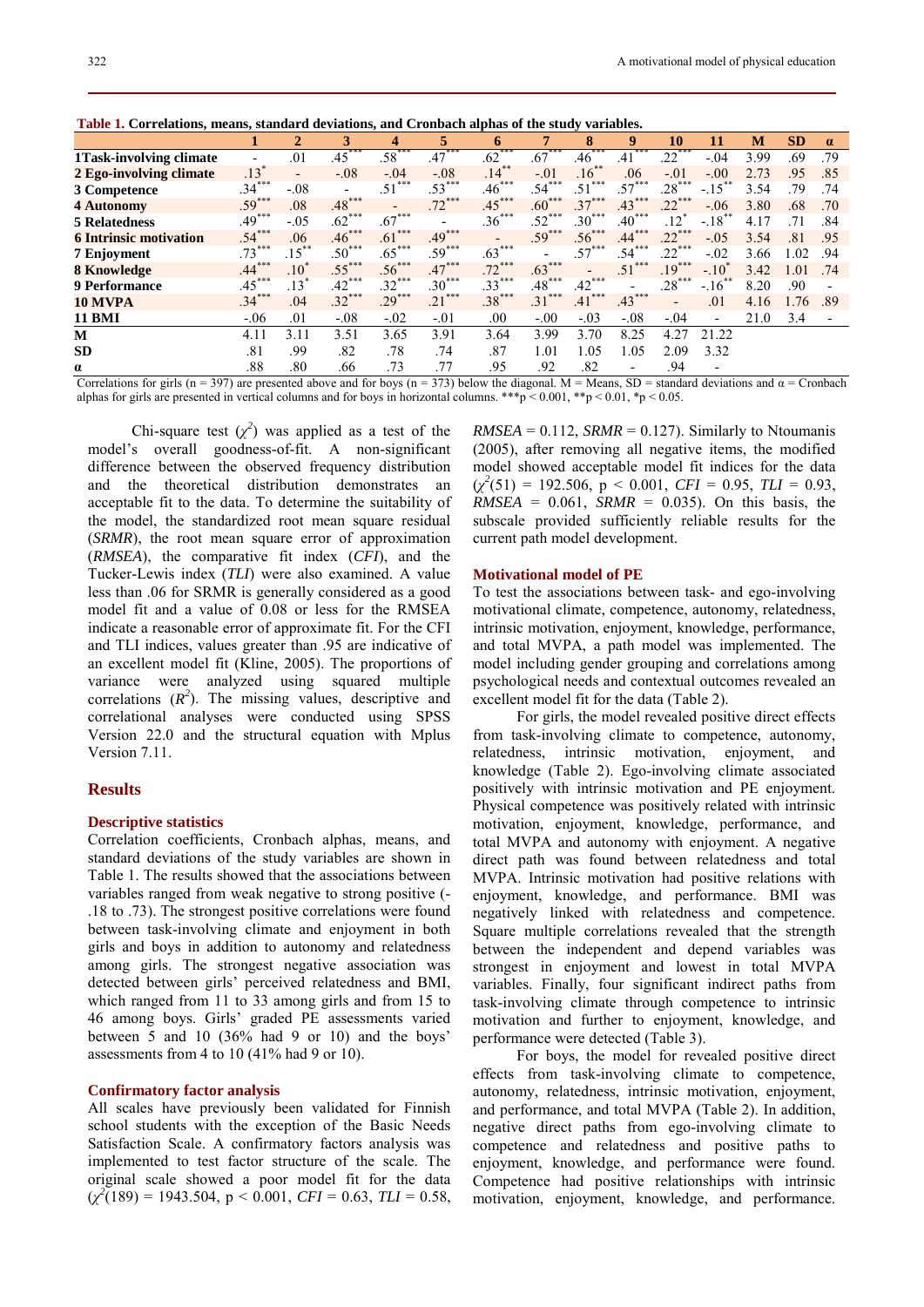Autonomy related with intrinsic motivation, enjoyment, and knowledge, whereas relatedness associated only with enjoyment. Intrinsic motivation had positive direct paths to enjoyment, knowledge, and total MVPA. Square multiple correlations were strongest in enjoyment and lowest in the competence variables. In total, seven significant indirect paths from task-involving climate via competence or autonomy to intrinsic motivation, enjoyment, knowledge, and total MVPA were detected (Table 3).

Two-group tests revealed significant gender differences in the intercepts of total MVPA ( $p < 0.05$ ) and relatedness ( $p < 0.05$ ) with boys being more physically active than girls, and in contrast, girls reporting higher relatedness in PE than boys. In addition, two-group tests showed greater variability among boys than girls in taskinvolving climate ( $p \le 0.05$ ), autonomy ( $p \le 0.05$ ), competence ( $p < 0.05$ ), and performance ( $p < 0.001$ ), whereas girls had greater variability than boys in enjoyment ( $p < .05$ ) and knowledge ( $p < 0.05$ ) variables.

**Table 3. Indirect paths of physical education motivational model for girls and boys.** 

| $\frac{9}{2}$ (n = 397)                                                  | <b>Standardized</b>   |
|--------------------------------------------------------------------------|-----------------------|
|                                                                          | estimate              |
| $Task \rightarrow Com \rightarrow IM \rightarrow Enj$                    | $.02(.01)^*$          |
| $Task \rightarrow Com \rightarrow IM \rightarrow Know$                   | $.03(.01)^*$          |
| Task $\rightarrow$ Com $\rightarrow$ IM $\rightarrow$ Perf               | .03(.01)              |
| $Task \rightarrow Com \rightarrow IM$                                    | .10(.03)              |
| $\sigma$ (n = 373)                                                       |                       |
| Task $\rightarrow$ Aut $\rightarrow$ IM $\rightarrow$ Know $\rightarrow$ | $.02(.01)^{^{\circ}}$ |
| <b>MVPA</b>                                                              |                       |
| $Task \rightarrow Com \rightarrow IM \rightarrow Eni$                    | $.01(.01)^{*}$        |
| Task $\rightarrow$ Aut $\rightarrow$ IM $\rightarrow$ Enj                | .04(.01)              |
| $Task \rightarrow Com \rightarrow IM \rightarrow Know$                   | $.04(.02)$ **         |
| $Task \rightarrow Aut \rightarrow IM \rightarrow Know$                   | ***<br>.11(.02)       |
| $Task \rightarrow Com \rightarrow IM$                                    | .07(.03)              |
| Task $\rightarrow$ Aut $\rightarrow$ IM                                  | .21(.05)              |

 $Task = task-involving climate, Com = competence, Aut = automomy,$ IM = intrinsic motivation, Enj = enjoyment, Know = knowledge, Perf = performance (graded assessments), MVPA = moderate to vigorous physical activity. \*\*\*  $p < 0.001$ , \*\*  $p < 0.01$ , \*  $p < 0.05$ . Standard errors in parentheses.

 **Table 2. Regression coefficients, correlation coefficients, squared multiple correlations, and model fit indices for the path model.** 

|                                      | <b>Gender</b>  | <b>Task</b> | Ego                      | Com                                    | Aut                           | Rel                                     | <b>IM</b>                                                              | Enj                   | <b>Know</b>                   | Perf                     | <b>MVPA</b>                     |
|--------------------------------------|----------------|-------------|--------------------------|----------------------------------------|-------------------------------|-----------------------------------------|------------------------------------------------------------------------|-----------------------|-------------------------------|--------------------------|---------------------------------|
| <b>Regression coefficients</b>       |                |             |                          |                                        |                               |                                         |                                                                        |                       |                               |                          |                                 |
| Task $\rightarrow$                   | $\overline{P}$ |             |                          | $.45(.04)^{**}$                        | $.58(.04)$ ***                | $.47(.04)$ ***                          | $.49(.05)$ *                                                           | $.33(.05)$ ***        | $13(.06)^{*}$                 | .07(.07)                 | .06(.08)                        |
|                                      | 3              |             |                          | $.35(.05)^*$                           | $.59(.04)$ ***                | $.50(.04)$ ***                          | $.26(.06)$ ***                                                         | $.45(.06)^*$          | $-.01(.05)$                   | $.36(.08)^{**}$          | $.17(.08)^*$                    |
| $Ego \rightarrow$                    | $\overline{P}$ |             |                          | $-.09(.05)$                            | $-.04(.04)$                   | $-.09(.05)$                             | $.15(.04)$ ***                                                         | $-.02(.04)$           | $.14(.04)^{**}$               | .08(.04)                 | $-.02(.05)$                     |
|                                      | 3              |             |                          | $-.12(.06)$ <sup>*</sup>               | .00(.05)                      | $-.11(.05)^*$                           | .01(.05)                                                               | $.08(.03)^*$          | $.08(.04)^*$                  | $.11(.05)^*$             | $-.02(.05)$                     |
| $Com \rightarrow$                    | $\overline{P}$ |             |                          |                                        |                               |                                         | $.23(.05)$ ***                                                         | $.18(.05)$ ***        | $.33(.05)$ ***                | $.40(.05)$ ***           | $.19(.07)$ ***                  |
|                                      | 3              |             |                          |                                        |                               |                                         | $.22(.06)$ **                                                          | $.14(.05)$ **         | $.28(.06)$ ***                | $.37(.05)$ ***           | .10(.07)                        |
| Aut $\rightarrow$                    | $\overline{P}$ |             |                          |                                        |                               |                                         | .08(.07)                                                               | $.17(.06)$ **         | .03(.07)                      | .10(.07)                 | .15(.08)                        |
|                                      | 3              |             |                          |                                        |                               |                                         | $.36(.08)$ ***                                                         | $.13(.05)^*$          | $.13(.06)^*$                  | $-.04(.07)$              | .03(.07)                        |
| $Rel \rightarrow$                    | $\overline{P}$ |             |                          |                                        |                               |                                         | $-.04(.06)$                                                            | .08(.05)              | $-.06(.06)$                   | .02(.06)                 | $-.17(.08)^*$                   |
|                                      | $\overline{d}$ |             |                          |                                        |                               |                                         | $-.08(.07)$                                                            | $.11(.05)^{^{\circ}}$ | $-.04(.07)$                   | $-.08(.07)$              | $-.11(.07)$                     |
| $IM \rightarrow$                     | $\overline{P}$ |             |                          |                                        |                               |                                         |                                                                        | $.21(.05)$ ***        | $.32(.07)$ ***<br>.53(.06)*** | $.15(.06)^*$             | .06(.07)                        |
|                                      | ♂              |             |                          |                                        |                               |                                         |                                                                        | $.19(.04)^{^{\circ}}$ |                               | .02(.07)                 | $.17(.07)$ <sup>*</sup>         |
| $Enj \rightarrow$                    | $\overline{P}$ |             |                          |                                        |                               |                                         |                                                                        |                       |                               |                          | $-.03(.08)$                     |
|                                      |                |             |                          |                                        |                               |                                         |                                                                        |                       |                               |                          | $-.18(.09)$                     |
| $Know \rightarrow$                   | $\overline{Q}$ |             |                          |                                        |                               |                                         |                                                                        |                       |                               |                          | $-.03(.06)$                     |
|                                      |                |             |                          |                                        |                               |                                         |                                                                        |                       |                               |                          | $.19(.07)^*$                    |
| $Perf \rightarrow$                   | $\overline{P}$ |             |                          |                                        |                               |                                         |                                                                        |                       |                               |                          | $.16(06)$ **                    |
|                                      |                |             |                          |                                        |                               |                                         |                                                                        |                       |                               |                          | $.29(.06)$ ***                  |
| $BMI \rightarrow$                    | $\mathsf{P}$   |             |                          | $-0.04(.05) - 0.00(.05) - 13(.05)^{4}$ | $-.03(.04)$                   | $-.16(.05)^{**}$                        | .01(.04)                                                               | .06(.04)              | $-.03(.05)$                   | $-.08(.04)$              | .04(.05)                        |
|                                      |                |             | $-0.06(.06)$ $0.01(.05)$ | $-.05(.04)$                            | .02(.04)                      | .02(.04)                                | .04(.05)                                                               | .04(.03)              | $-.01(.04)$                   | $-.03(.04)$              | .01(.04)                        |
|                                      |                |             |                          |                                        |                               | <b>Correlation coefficients</b>         |                                                                        |                       |                               |                          |                                 |
| $Com \leftrightarrow$                | ¥              |             |                          |                                        | $.34(.05)$ ***<br>.38(.04)*** | $.38(.04)$ ***<br>.55(.04)***           |                                                                        |                       |                               |                          |                                 |
|                                      | $\vec{\delta}$ |             |                          |                                        |                               |                                         |                                                                        |                       |                               |                          |                                 |
| Aut $\leftrightarrow$                | 24             |             |                          |                                        |                               | $.62(.04)^{***}$                        |                                                                        |                       |                               |                          |                                 |
|                                      |                |             |                          |                                        |                               | $.54(.05)$ ***                          |                                                                        |                       |                               |                          |                                 |
| $Enj \leftrightarrow$                | $\frac{1}{3}$  |             |                          |                                        |                               |                                         |                                                                        |                       | $.27(.06)$ ***                | $.24(.05)$ ***           |                                 |
|                                      |                |             |                          |                                        |                               |                                         |                                                                        |                       | $.24(.05)$ ***                | $.16(.07)^*$             |                                 |
| $Know \leftrightarrow$               | $\Omega$       |             |                          |                                        |                               |                                         |                                                                        |                       |                               |                          |                                 |
|                                      | $\overline{d}$ |             |                          |                                        |                               |                                         |                                                                        |                       |                               | $.21(.05)$<br>$.17(.06)$ |                                 |
| <b>Squared multiple correlations</b> |                |             |                          |                                        |                               |                                         |                                                                        |                       |                               |                          |                                 |
| $R^2$                                | $\mathcal{Q}$  |             |                          | $.23(.04)$ ***                         | $.34(.04)$ ***                | $\frac{.26(.04)^{***}}{.27(.05)^{***}}$ | $.45(.04)$ ***                                                         | $.58(.03)$ ***        | $.42(.04)$ ***                | $.39(.04)$ **            |                                 |
|                                      | 8              |             |                          | $.14(.04)^{^{\circ}}$                  | $.35(.05)$ ***                |                                         | $.46(.05)$ ***                                                         | $.67(.03)$ ***        | $.59(.04)$ ***                | $.30(.05)^{4}$           | $\frac{.13(.03)}{.29(.04)}$ *** |
|                                      |                |             |                          |                                        |                               | <b>Model fit</b>                        |                                                                        |                       |                               |                          |                                 |
|                                      |                |             |                          |                                        |                               |                                         | $\mu^2(2) = 4.620$ n = 000 CEI = 1.00 TI I = 05 DMCEA = 059 CDMD = 010 |                       |                               |                          |                                 |

 $\chi^2$  (2) = 4.630, p = .099, CFI = 1.00, TLI = .95, RMSEA = .058, SRMR = .019

Task = task-involving climate, Ego = ego-involving climate, Com = competence, Aut = autonomy, Rel = relatedness, IM = intrinsic motivation, Enj = enjoyment, Know = knowledge, Perf = performance (graded assessments), BMI = body mass index, MVPA = moderate to vigorous physical activity. \*\*\*  $p < 0.001$ , \*\*  $p < 0.01$ , \*  $p < 0.05$ . Standard errors in parentheses.

#### **Discussion**

The present study was the first to test the full sequence of

the Hierarchical Model of Motivation including the associations between social factors, psychological needs, exercise motivation, contextual enjoyment, knowledge,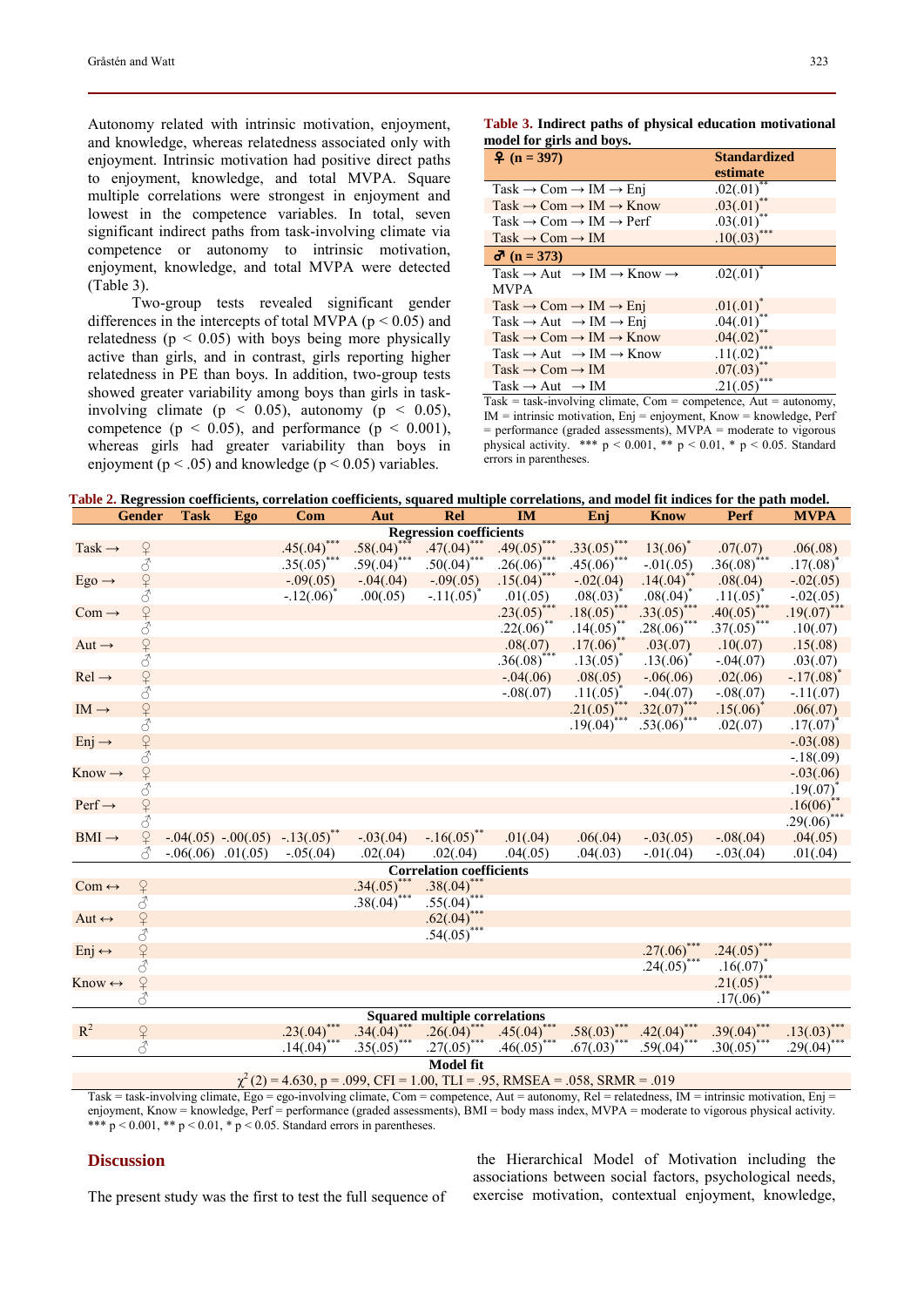performance, and total MVPA. The key findings supported the theorized model, since girls' perceived taskinvolving climate mediated by physical competence and intrinsic motivation positively related to enjoyment, knowledge, and performance, whereas boys' perceived task-involving climate associated with total MVPA via autonomy, intrinsic motivation, and knowledge. The results showed that perceptions of an ego-involving climate in PE had weak relationships to these outcomes in both girls and boys. BMI was linked with competence and relatedness only among girls.

The present positive direct effects in both girls and boys were in line with the previously established relations between task-involving climate and physical competence (Gråstén et al., 2012), autonomy (Soini et al., 2007), relatedness (Soini et al., 2007), intrinsic motivation (Yli-Piipari, 2011), importance of PE (Gråstén, 2016), PE enjoyment (Barkoukis et al., 2008; Gråstén et al., 2012), and PE behavior (Braithwaite et al., 2011). A somewhat surprising result was that girls' perceptions of taskinvolving climate were linked with neither performance in PE nor total MVPA, although previous studies have reported similar associations in girls (Bowler, 2009; Braithwaite et al., 2011). None of the previous studies assessed the relationship between task-involving climate and student performance across participation in conventional PE classes. For instance, Barkoukis, Tsorbatzoudis, and Grouios (2008) reported that Greek middle school students perceived higher enjoyment and competence after the seven-month intervention based on task-involving motivational teaching practices. In their intervention, students participated in classes at their own skill level (e.g., shooting in basketball from different distances) and selected their own teammates and led activities. In contrast, the present study adopted all cognitive, affective, and behavioral outcomes in order to examine the relationships between the variables across conventional PE classes. In any case, task-involving teaching practices showed to be feasible to use in PE classes for both cohorts of girls and boys. Therefore, the present results provide important insights into motivational processes across conventional PE classes without any specific intervention design.

The findings also revealed that girls' perceived ego-involving climate associated positively with intrinsic motivation and knowledge, whereas positive direct paths were found from boys' ego-involving climate to enjoyment, knowledge, and performance and a negative path between ego-involving climate and relatedness. However, all relationships were relatively weak, and thus, consistent with the previously established relationships (Gråstén et al., 2012; 2015). An unforeseen result was that ego-involving climate positively related to girls' intrinsic motivation, boys' PE enjoyment and performance, and knowledge in both girls and boys, therefore contrasting the assumuption that the ego-involving climate might be unrelated or negatively related to students' cognitive, affective, and behavioral outcomes. This finding indicated that both task-involving and ego-involving motivational climates may be needed in order to achieve the different objectives of school PE (Finnish National Board of Education, 2004). Perhaps, task- and ego-involving dimensions are crucial for a range of personality types, in other words, different children depend on a variety of teaching methods. It is important to note that although many students are motivated to participate in PE classes, there are children who suffer from a lack of motivation to participate (Ntoumanis et al., 2004). Because the different contextual outcomes of enjoyment, knowledge, and performance were related with either task- or egoinvolving climate, it is essential that school PE continues to provide opportunities to all students to learn new skills and to be physically active by using a broad range of teaching methods. In doing so, motivation associated with engagement in exercise during PE may be transferred to motivation to engage in leisure time physical activities (Hagger, 2014).

Previous PE studies have found competence to be the strongest predictor of intrinsic motivation in comparison to autonomy and relatedness (Standage et al., 2005; Taylor et al., 2010). Based on these findings, it was not unanticipated that physical competence was the most important psychological need in terms of intrinsic motivation in the current study. Specifically, the model highlighted that perceived physical competence was positively related to intrinsic motivation, enjoyment, knowledge, and performance in both girls and boys, and total MVPA for girls, whereas autonomy was linked to only girls' enjoyment and boys' enjoyment and knowledge. This finding was supported by a qualitative study involving adolescents, which found that motivation towards participation in physical activity is affected by perceptions of competence (Barnett et al., 2013). Hence, enhancing students' perceived physical competence should remain as a necessary goal within PE classes.

A negative path between girls' perceived relatedness and total MVPA was detected indicating that the higher perceived social relatedness, the lower perceptions of MVPA. Standage et al., (2005) suggested that students might engage in physical activities, because they want to avoid being isolated from a group. Second, Brener et al. (2003) assumed that youth may purposely under-report or over-report some health and well-being behaviors, because they believe engaging in these behaviors is socially undesirable or desirable. Although peer groups clearly have the potential to impact on students' motivation, it is possible that puberty plays a major, but still unknown, role on their perceptions of social relatedness in school PE and MVPA engagement.

Furthermore, the results showed that intrinsic motivation had a positive path with girls' PE enjoyment, knowledge, and performance, whereas boys' intrinsic motivation related to enjoyment, knowledge, and total MVPA. This result reinforces that intrinsic motivation is typically related to different types of contextual outcomes in PE classes. Although intrinsic motivation has been considered a preferred psychological attribute for PE, it is not always possible to support this motivational characteristic in each and every situation. Although, the qualitative study of Barnett et al. (2013) recommended that we provide PE options that fit with adolescents who have intrinsic achievement motivations, in some cases,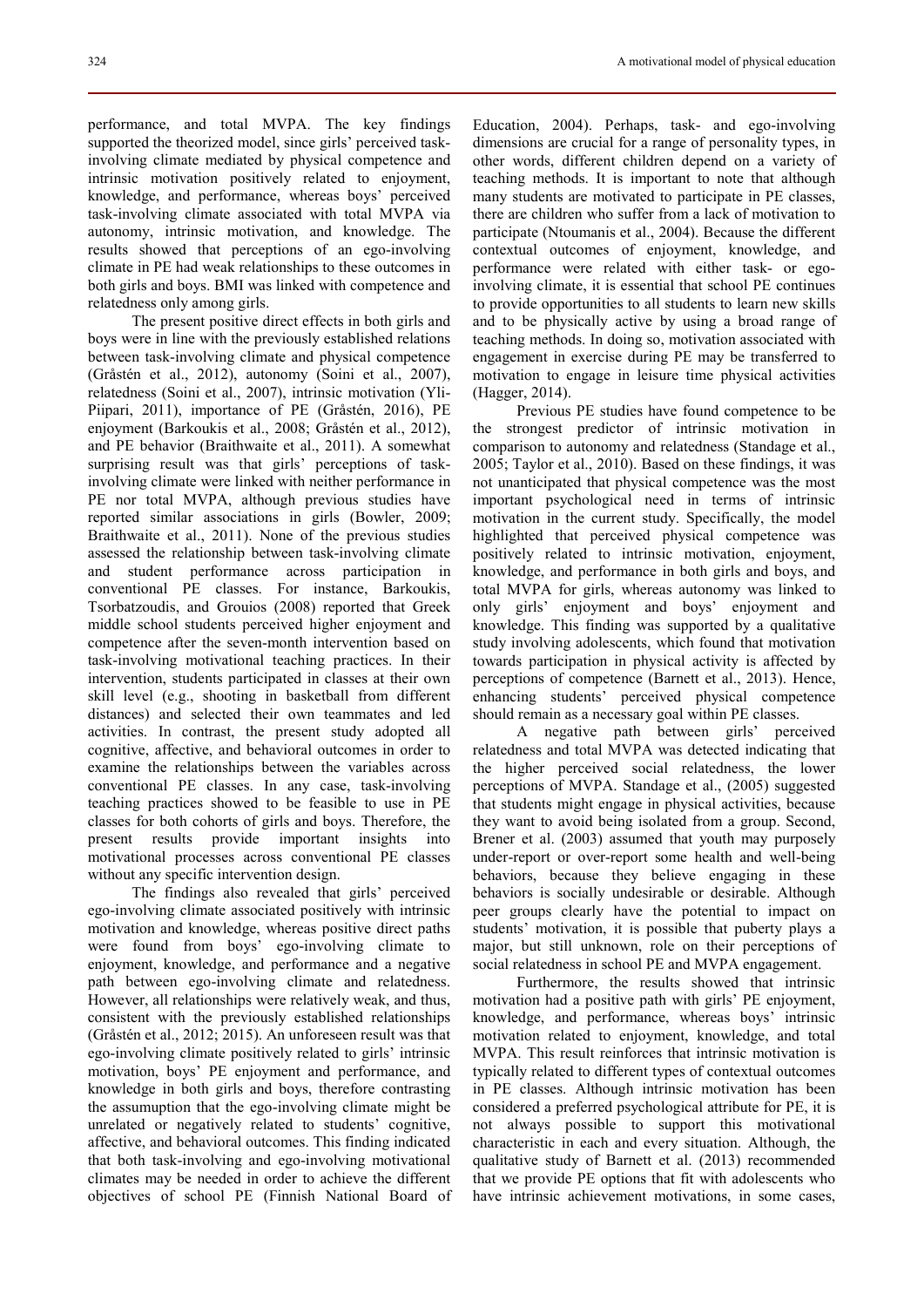students have no internal desire to engage in an activity. Organized physical activity can be conducted in a way that incorporates personal motivations, for instance by encouraging students to "achieve personal bests". Based on the current and previous findings, enhancing intrinsic motivation can be a useful way of driving different cognitive, affective, or behavioral outcomes in PE.

Additionally, PE performances based on graded assessments were positively connected with total MVPA in both girls and boys. Similarly, Ruch et al. (2012) found that children who were more active during PE classes were more active over the day. As such, promoting physical activity performance in PE classes is important in order to support students to achieve sufficient physical activity on a daily basis. However, it must be acknowledged that school PE classes are not limited to physical training activities or skill development, but also knowledge, rules, fair play, respect, tactics, bodily and social awareness, and personal interaction linked to social effort (European Commission, 2013). Thereby, the contribution of physical activity in PE to total daily physical activity cannot be seen as a fundamental objective for school PE. Graded assessments appeared to be essential in motivating students to participate in greater total MVPA.

The indirect paths from girls' perceived taskinvolving climate via physical competence and intrinsic motivation to enjoyment, knowledge, and performance, in addition to indirect paths from boys' perceived taskinvolving climate through autonomy, intrinsic motivation, and knowledge to total MVPA were revealed. Gender variation in terms of different indirect paths is difficult to evaluate without any additional information. Physical competence seemed to be important for both girls and boys, and autonomy only for boys. Despite, indirect paths of girls and boys associated with different contextual outcomes and girls' paths were not related with total MVPA at all. This infers that girls and boys perceive PE classes in a different way. Recent literature reviews further highlight that it is difficult to make any definitive conclusions about what constitutes effective PE classes as there was a lack of studies targeting contextual outcomes in PE (Dudley et al., 2011; Ntoumanis, 2005). Taken together, the results supported the existing motivational model of Vallerand (Vallerand and Lalande, 2011) in which social factors mediated by psychological attributes related to contextual consequences in the PE.

Finally, the current results showed that boys were more physically active than girls were, and in contrast, girls reported higher relatedness in PE than boys did. In addition, boys had greater variability than girls in taskinvolving climate, autonomy, competence, and performance, whereas girls had greater variability than boys had in enjoyment and knowledge variables. These gender differences were mainly as expected. The present study, however, did not show differences between girls and boys in the levels of physical competence (Fairclough, 2003), autonomy (Soini et al., 2007), intrinsic motivation (Yli-Piipari, 2011), although gender differences have previously been reported in favor of boys. It has to be noted that individual variation was large

in most variables, therefore, it is difficult to make further conclusions without additional information, especially regarding psychological factors. In contrast, an interesting finding was that BMI was negatively connected with physical competence and social relatedness only among girls. This result infers the higher BMI girls had lower perceptions of competence and relatedness in PE. Craft, Pleiffer, and Pivarnik (2003) determined that girls' physical appearance and peer acceptance strongly related to girls' physical competence in physical activity, and larger girls may be at risk of low perceptions of physical competence. Since physical development and bodily changes in adolescence appear to be associated with negative perceptions of physical competence and social relatedness, enhancing competence among adolescent girls may be accomplished by emphasizing friendship and social interaction in PE classes (Craft, Pleiffer, & Pivarnik, 2003).

#### **Limitations and Future Directions**

First, the current study was cross-sectional, and therefore, the links identified should not be interpreted as cause and effect. Second, outcome variables excluding graded PE performance were measured using self-reports. The truthfulness and accuracy of self-reports may be compromised, because some health and well-being behaviors are difficult to recall and may also be so sensitive that respondents are reluctant to provide exact details (Brener et al., 2003).

Future studies could include students' perceptions of teaching practices using several methods in order to standardize the practices as accurately as possible. Although this study focused on intrinsic motivation as the most essential dimension of exercise motivation (Deci and Ryan, 2017), extrinsic motivation and amotivation could be included into the future motivational models of PE. Gender groups versus mixed groups in PE could also be examined in order to assess physical activity in PE. In line with the proposal of Ntoumanis (2005), more studies with larger number of contextual units are still needed, as cognitions as contextual outcomes are largely unknown. This reinforces the potential for substantial methodological variation to be introduced in the literature regarding cognitive outcomes in PE settings.

#### **Conclusion**

The findings of the current study supported the structures of a Hierarchical Model of Motivation in the PE context. Indirect paths for girls and boys associated with different contextual outcomes and girls' motivational sequence was not related with total MVPA at all. This may possibly indicate that girls and boys perceive PE classes in a different way. This adds to the literature in this area, since a recent review highlighted that there was a lack of studies targeting contextual outcomes in PE. Although, the current and previous practical findings reinforced that school PE could be most effective if based on taskinvolving motivational climate, in some cases, egoinvolving climates should not be totally avoided. External motivators can help students to feel more competent in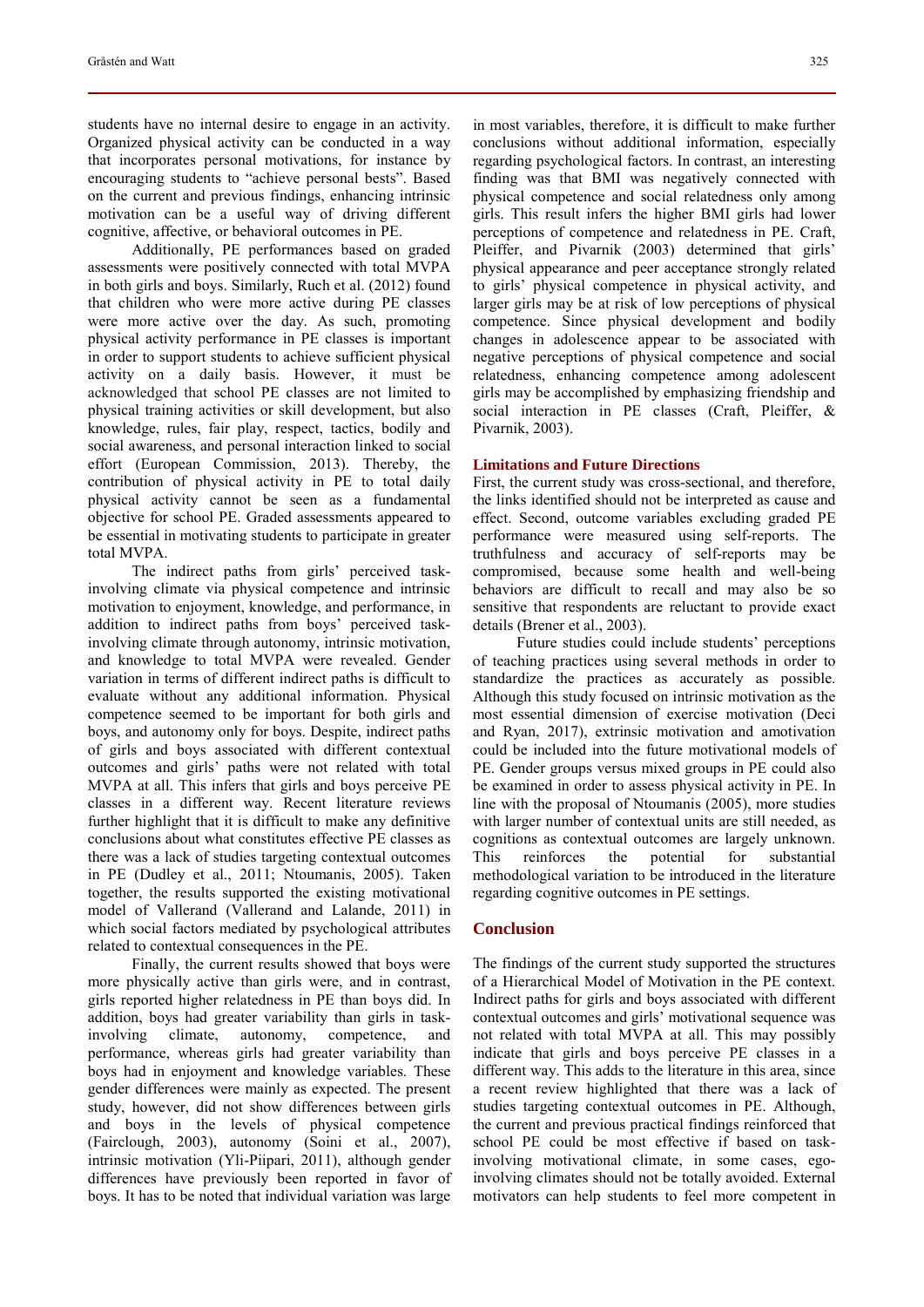the classes, thus enhancing intrinsic motivation (Plotnik & Kouyoumjian, 2011). For instance, graded PE assessments appeared to be important for greater total MVPA participation. An unexpected finding was that BMI was linked with competence and relatedness only among girls, although, since both girls and boys with high BMI have previously been reported lower perceptions of physical competence (Carissimi et al., 2017). Most Finnish schools have gender groups in PE, girls are taught by the female teachers and boys by the male teachers. Cultural variations or teaching practices may be the reason for differences between previous and current findings. Since physical development and bodily changes in adolescence appear to be associated with negative perceptions of physical competence and social relatedness, enhancing competence among adolescent girls may be accomplished by emphasizing social interaction in PE classes.

#### **Acknowledgements**

Authors would like to thank Dr. Lisa Barnett at Deakin University, Melbourne for reviewing the first version of this paper. This work was supported by the Emil Aaltonen Foundation (Grant no. 160029). Authors declare no conflict of interest.

#### **References**

- Alderman, B., Beighle, A. and Pangrazi, R. (2006) Enhancing motivation in physical education. *Journal of Physical Education, Recreation, and Dance* **77**, 41-45.
- Ames, C. (1992) Achievement goal, motivational climate, and motivational processes. In: *Motivation in Sport and Exercise.* Ed: Roberts, G. Champaign, IL: Human Kinetics. 161-176
- Barkoukis, V., Tsorbatzoudis, H. and Grouios, G. (2008) Manipulation of motivational climate in physical education: Effects of a 7 month intervention. *European Physical Education Review* **14**, 376-387.
- Barnett, L., Cliff, K., Morgan, P. and van Beurden, E. (2013) Adolescents' perception of the relationship between movement skills, physical activity and sport. *European Physical Education Review* **19**, 271-285.
- Baumeister, R. and Leary, M. (1995) The need to belong: Desire for interpersonal attachments as a fundamental human motivation. *Psychological Bulletin* **117**, 497-529.
- Bowler, M. (2009) The influence of the TARGET motivational climate structures on pupil physical activity levels during year 9 athletics classes. *The British Educational Research Association Annual Conference*. 2-5 September 2-5, Manchester, UK.
- Braithwaite, R., Spray, C. and Warburton, V. (2011) Motivational climate interventions in physical education: a meta-analysis*. Psychology of Sport and Exercise* **12**, 628-638.
- Brener, N., Billy, J. and Grady, W. (2003) Assessment of factors affecting the validity of selfreported health-risk behavior among adolescents: Evidence from the scientific literature. *Journal of Adolescent Health* **33**, 436-457.
- Carissimi, A., Adan, A., Tonetti, L., Fabbri, M., Hidalgo, M., Levandovski, R., Natale, V. and Martoni, M. (2017) Physicalefficacy is associated to body mass index in schoolchildren. *Jornal de Pediatria* **93**, 64-69.
- Cox, A., Smith, A. and Williams, L. (2008) Change in physical education motivation and physical activity behavior during middle school. *The Journal of Adolescent Health* **43**, 506-513.
- Craft, L., Pfeiffer, K. and Pivarnik, J. (2003) Predictors of physical competence in adolescent girls*. Journal of Youth and Adolescence* **32**, 431-438.
- Currie, C., Samdal, O., Boyce, W. and Smith, B. (2002) *Health behavior in school-aged children: A WHO cross-national study. Research Protocol for the 2001-2002 Survey.* Edinburgh: University of Edinburgh.
- Deci, E. and Ryan, R. (2017) *Self-determination theory. Basic Psychological Needs in Motivation, Development, and Wellness.* New York, NY: The Guilford Press.
- Dudley, D., Okely, A., Pearson, P. and Cotton, W. (2011) A systematic review of the effectiveness of physical education and school sport interventions targeting physical activity, movement skills and enjoyment of physical activity. *European Physical Education Review* **17**, 353-378.
- Eccles, J., Adler, T. and Meece, J. (1984) Sex differences in achievement: a test of alternative theories. *Journal of Personality & Social Psychology* **46**, 26-43.
- European Commission (2013) *Physical education and sport at school in Europe Eurydice report*. Luxembourg: Publications Office of the European Union.
- Fairclough, S. (2003) Physical activity, perceived competence and enjoyment during secondary school physical education. *The European Journal of Physical Education* **8**, 5-18.
- Finnish National Board of Education (2004) *National core curriculum for basic education 2004*. Vammala: Vammalan Kirjapaino Oy.
- Gråstén, A. (2014) *Students' physical activity, physical education enjoyment, and motivational determinants through a three-year school-initiated program*. Doctoral thesis, University of Jyväskylä.
- Gråstén, A. (2016) Testing the model of motivational climate, goal orientations, expectancy beliefs, task values in school physical education, and associated links to light- to vigorous-intensity physical activity*. International Journal of Sport Psychology* **47**, 408-427.
- Gråstén, A., Jaakkola, T., Liukkonen, J., Watt, A. and Yli-Piipari, S. (2012) Prediction of enjoyment in school physical education. *Journal of Sports Science and Medicine* **11**, 260-269.
- Gråstén, A., Yli-Piipari, S., Watt, A., Jaakkola, T. and Liukkonen, J. (2015) Effectiveness of school- initiated physical activity program on secondary school students' physical activity participation. *Journal of School Health* **85**, 125-134.
- Hagger, M. (2014) *An integrated multi-theory model to explain the processes of motivational transfer across contexts.* Doctoral thesis, University of Jyväskylä.
- Hulleman, C., Durik, A., Schweigert, S. and Harackiewicz, J. (2008) Task values, achievement goals, and interest: An integrative analysis. *Journal of Educational Psychology* **100**, 398-416.
- Kline, R. (2005) *Principles and practice of structural equation modeling*. New York: Guilford Press.
- Little, R. and Rubin, D. (2002) *Statistical analysis with missing data*. New York: Wiley.
- Lonsdale, C., Sabiston, C., Raedeke, T., Ha, A. and Sum, R. (2009) Selfdetermined motivation and students' physical activity during structured physical education classes and free choice periods. *Preventive Medicine* **48**, 69-73.
- Moreno-Murcia, J., Sicilia, A., Cervelló, E., Huéscar, E. and Dumitru, D. (2011) The relationships between goal orientations, motivational climate, and self-reported discipline in physical education. *Journal of Sports Science and Medicine* **10**, 119- 129.
- Muthén, B. and Asparouhov, T. (2002) *Latent variable analysis with categorical outcomes: Multiple-group and growth modeling in Mplus.* Los Angeles, CA: Muthén & Muthén.
- Nicholls, J. (1989) *The competitive ethos and democratic education*. Cambridge, MA: Harvard University Press.
- Ntoumanis, N. (2005) A prospective study of participation in optional school physical education using a self-determination theory framework. *Journal of Educational Psychology* **97**, 444-453.
- Ntoumanis, N., Pensgaard, A., Martin, C. and Pipe, K. (2004) An ideographic analysis of amotivation in compulsory school physical education. *Journal of Sport and Exercise Psychology* **26**, 197-214.
- Pelletier, L., Fortier, M., Vallerand, R., Tuson, K., Brière, N. and Blais, M. (1995) Toward a new measure of intrinsic motivation, extrinsic motivation, and amotivation in sports: The Sport Motivation Scale (SMS). *Journal of Sport and Exercise Psychology* **17**, 35 - 53.
- Plotnik, R. and Kouyoumjian. H. (2011) Introduction to psychology. Belmont, CA: Wadsworth.
- Rauner, A., Mess, F. and Woll, A. (2013) The relationship between physical activity, physical fitness and overweight in adolescents: A systematic review of studies published in or